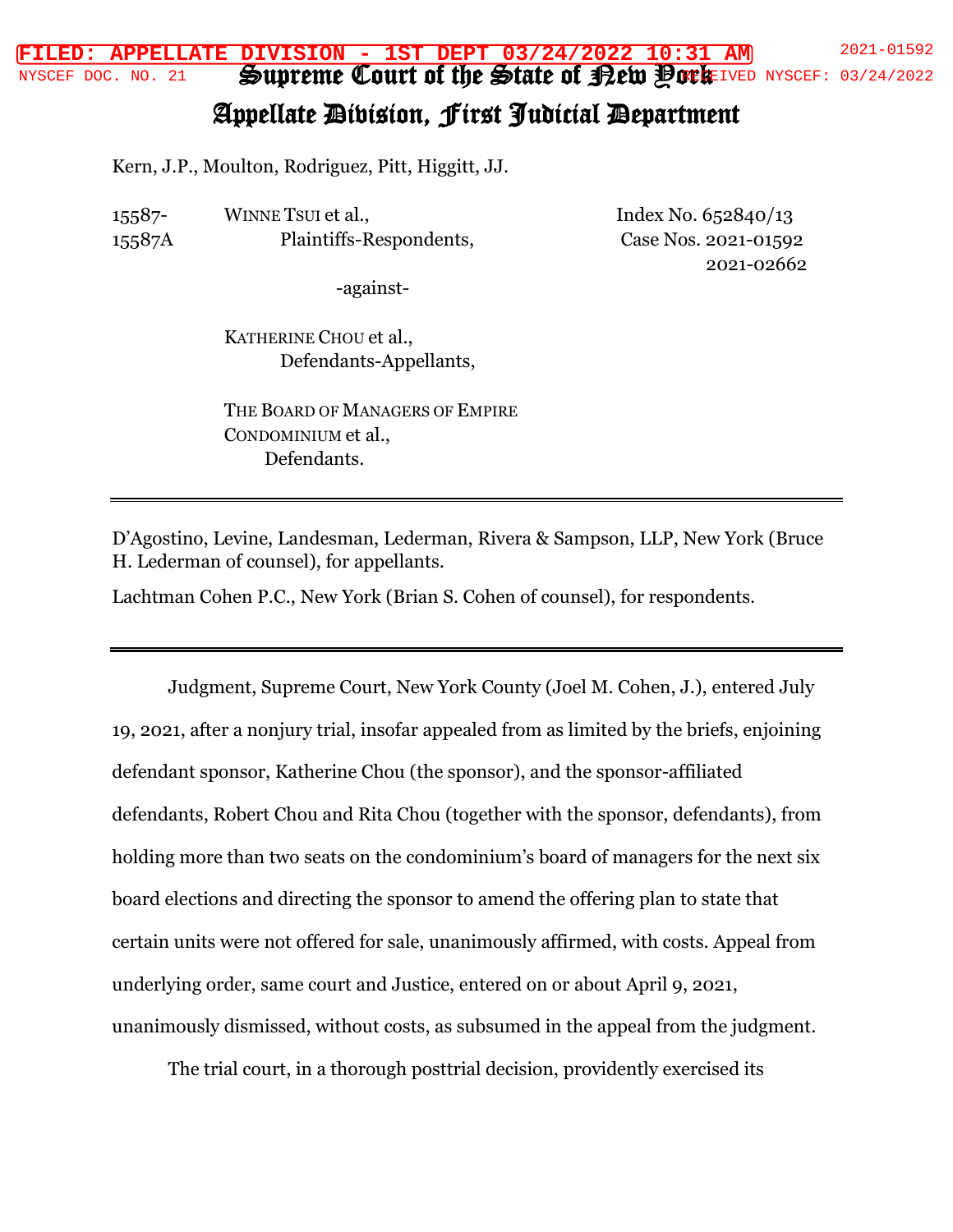discretion to fashion appropriate injunctive relief after trial by prohibiting the sponsor or her immediate family, including Robert Chou (who is the sponsor's husband) and Rita Chou (who is the sponsor's daughter), from seeking election to more than two seats on the condominium's board of managers for six elections, since the sponsor expressly agreed to relinquish control of the board in the offering plan and bylaws (*see 829 Park Ave. Corp. v LaBruna*, 109 AD2d 608, 609 [1st Dept 1985]). Because this action was brought as a plenary action for breach of fiduciary duty and breach of contract, the trial court was not limited to granting relief within the confines of Business Corporation Law § 619. In any event, the trial court has the authority under § 619 not only to confirm an election or order a new election, but also to "take such other action as justice may require," including the authority to "decide any matters which would necessarily pertain to or affect an election's outcome, such as voting rights" (*Matter of Schmidt [Magnetic Head Corp.]*, 97 AD2d 244, 252 [2d Dept 1983]).

Further, a trial court is within its authority to grant relief prohibiting a sponsor from "frustrat[ing] its obligations under the offering plan . . . by transferring its shares to puppet entities to s[i]phon votes away from resident shareholder candidates in order to control the board well beyond the period contemplated by the Attorney General" (*Matter of Tiemann Place Realty, LLC v 55 Tiemann Owners Corp.*, 141 AD3d 56, 62 [1st Dept 2016]). The trial court's limitation of allowing defendants to hold a maximum of two seats on the board for six elections simply enforces the bylaws, thus precluding the sponsor's domination of the board and breaking the years-long deadlock that was the result of the sponsor's and Robert Chou's refusal to stand for election long after their three-year terms had expired (*id.*). Defendants are not prohibited from voting their respective interests appurtenant to the units they own; rather, they are prohibited only

2